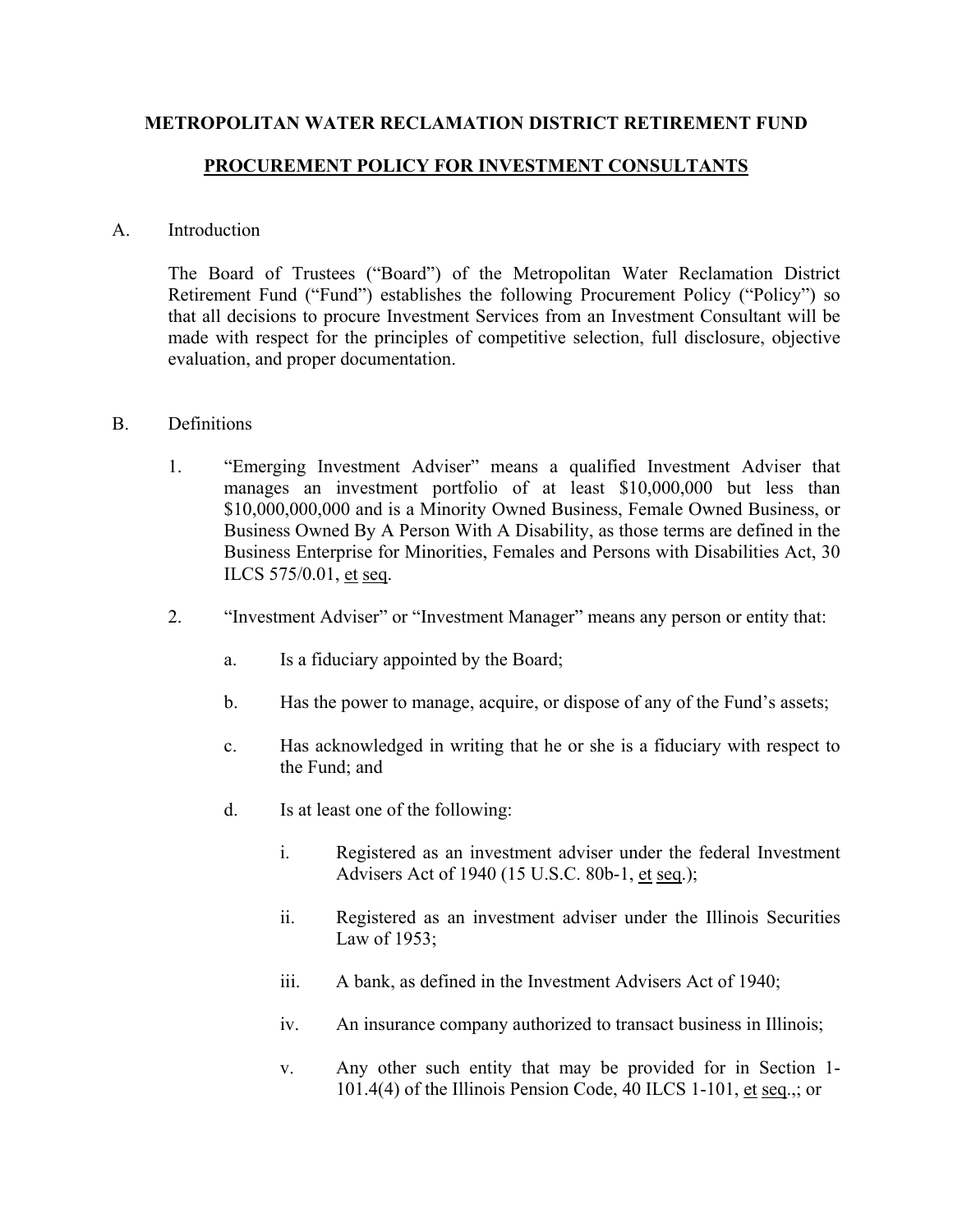- e. Manages the assets of the Fund in an Asset Allocation Category pursuant to the terms of an agreement with a limited liability corporation, limited liability partnership, commingled investment fund, collective investment fund, or such other similar investment vehicle.
- 3. "Investment Consultant" means any person or entity retained by the Board to make recommendations in developing an investment policy, assist with finding appropriate Investment Advisers or other investment related professionals, or monitor the Board's investments. Investment Consultant does not include noninvestment related professionals or professionals offering services that are not directly related to the investment of assets, such as legal counsel, actuary, proxy voting services, services used to track compliance with legal standards, and investment fund of funds where the Board has no direct contractual relationship with the Investment Adviser(s) or partnerships.
- 4. "Investment Services" means services to be provided by an Investment Consultant(s) relating to the Fund's investments in the following Asset Allocation Categories:
	- a. Fixed income;
	- b. Equity;
	- c. Cash management;
	- d. Alternative investments through a "fund of funds" or on a direct basis;
	- e Private equity;
	- f. Real estate: domestic and international;
	- g. International equity and fixed income; and
	- h. Other such Investment Services as the Trustees may determine.
- C. Application of Competitive Selection Procedures. This Policy applies to the procurement of Investment Services to be provided by an Investment Consultant, except:
	- 1. Sole source procurements;
	- 2. emergency procurements; and
	- 3. At the discretion of the Board, contracts for procurements of Investment Services for less than \$20,000 that are for a nonrenewable term of one year or less.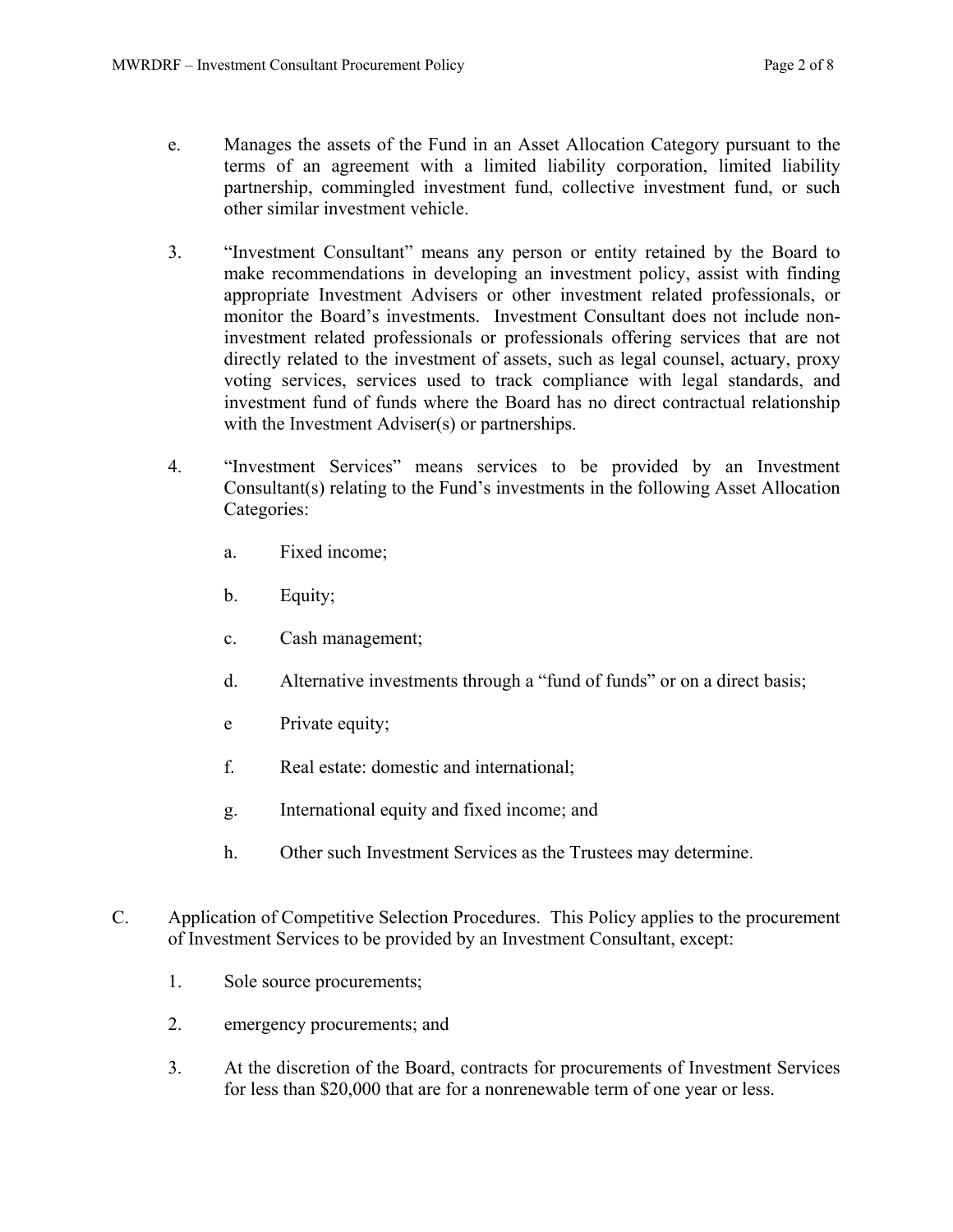All exceptions granted shall be published on the Fund's web site and shall include a brief explanation of the reason for the exception.

- D. Competitive Selection Procedures
	- 1. Uniform Documents. Uniform documents shall be used for the solicitation, evaluation, and retention of Investment Consultants and shall be posted on the Fund's website. Such documents shall include the requirements set forth in Section 1-113.14(c) of the Illinois Pension Code.
	- 2. Public Notice of Competitive Selection Procedures
		- a. Public Notice. The Board shall determine when there shall be a search for an Investment Consultant. The Board shall determine the parameters of the search. Notice of the need for an Investment Consultant shall be determined by the Board at an open meeting.
		- b. Form and Publication. Notice of the need for an Investment Consultant shall be published by the Board in the form of a Search for Investment Consultant ("SIC"). An SIC may be publicized in a relevant trade journal or publication at least 30 days prior to the return date established in the SIC.
		- c. Public Availability. A copy of each SIC shall be made available for public inspection on the Fund's website.
	- 3. Search for Investment Consultant. Each SIC shall be in the form specified by the Board and shall contain, inter alia, all of the following:
		- a. A requirement that the response shall contain the firm's contact information.
		- b. A date by which a response shall be returned.
		- c. The evaluation factors designated in Section D.4 of this Policy.
		- d. A copy of the Fund's current Investment Policy.
		- e. A listing of the Fund's current Investment Advisers in the Asset Allocation Categories for which the Investment Consultant will be responsible and the assets under management with each Investment Adviser.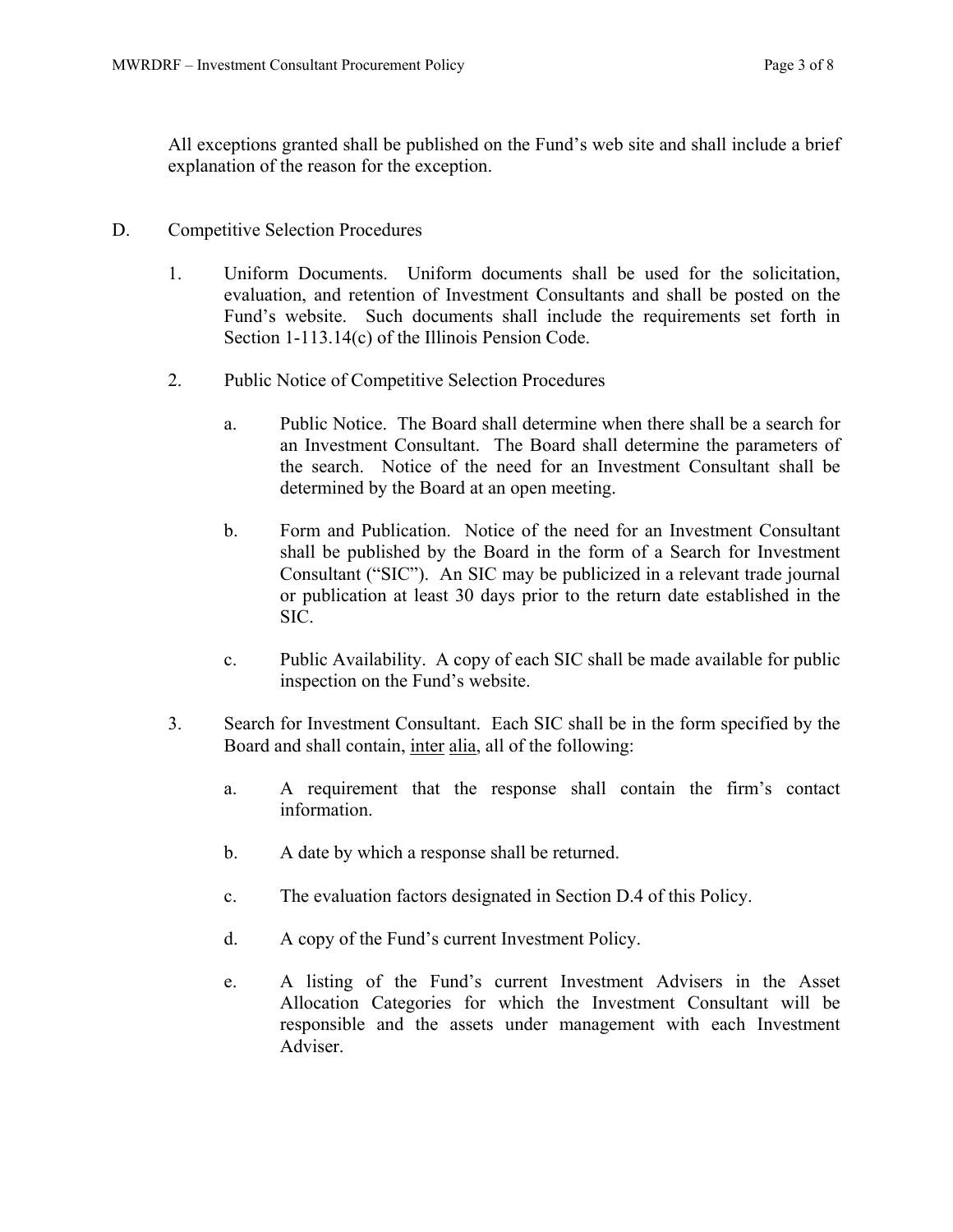- f. A copy of the "quiet period" guidelines designated in Section D.5 of this Policy and a copy of the Fund's Ethics Resolution. The SIC shall note that the Investment Consultant must agree to comply with the Fund's Ethics Resolution at all times.
- g. The Fund's standard Investment Consultant Agreement, which shall be attached to the SIC and which shall include, inter alia, the requirements set forth in Section 1-113.14(c) of the Illinois Pension Code. The SIC shall note that amendments to the Fund's standard Investment Consultant Agreement are disfavored. Any objections to the Fund's standard Investment Consultant Agreement shall be detailed in the response to the SIC.
- h. A requirement that the response to the SIC shall contain all required disclosures under the Illinois Pension Code and shall include the following:
	- i. The method for charging and measuring fees including disclosure of the direct and indirect fees, commissions, penalties, and other compensation, including reimbursement for expenses, that may be paid by or on behalf of the Investment Consultant in connection with the provision of Investment Services to the Fund;
	- ii. The names and addresses of: the Investment Consultant; any entity that is a parent of, or owns a controlling interest in, the Investment Consultant; any entity that is a subsidiary of, or in which a controlling interest is owned by, the Investment Consultant; any persons who have an ownership or distributive income share in the Investment Consultant that is in excess of 7.5%; or serves as an executive officer of the Investment Consultant; and
	- iii. A statement that contingent and placement fees are prohibited and the names and addresses of all subcontractors, including thirdparty marketers, if any, and the expected amount of money each will receive under the contract.

All documents created as part of an SIC, including the responses by prospective Investment Consultants, shall be considered public records and shall be made available for inspection and copying as provided in Section 3 of the Illinois Freedom of Information Act, 5 ILCS 140/1, et seq.

4. Evaluation of Responses to SIC. Responses will be evaluated by the Board based on the following evaluation factors only. The relative importance of the evaluation factors will vary based on the parameters of the search. The evaluation factors are as follows: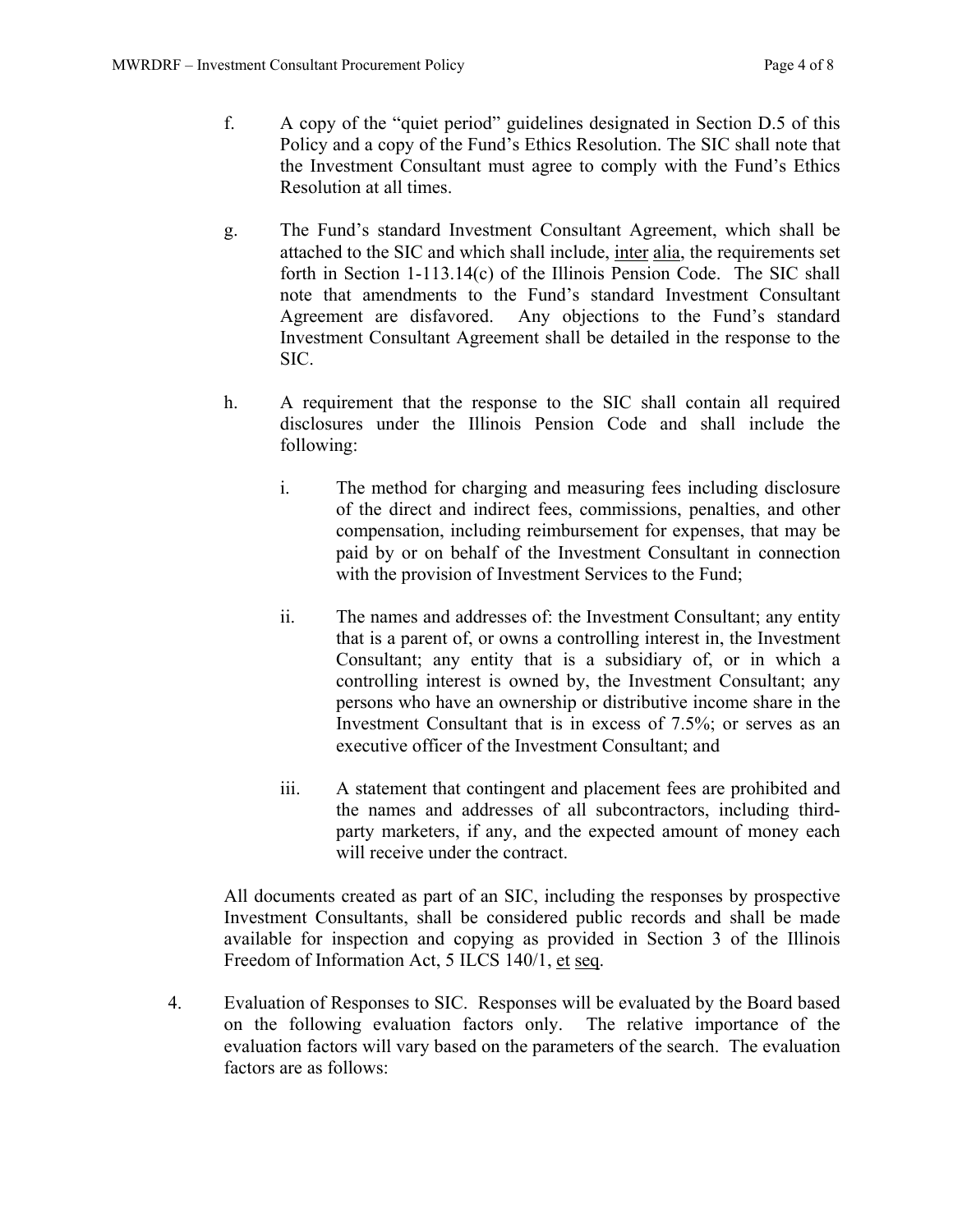- a. The firm's financial and investment consulting client information, including:
	- i. The total number, market value and revenues derived from the firm's investment consulting clients as of the prior year-end;
	- ii. The percentage of the firm's gross revenue that is contributed by the investment consulting department;
	- iii. Any other businesses in which the firm is involved;
	- iv. References from at least 3 public fund investment consulting clients;
	- v. The history of the firm's relationship with its 10 largest investment consulting clients; and
	- vi. The number and size of client relationships gained and lost in each of the last three calendar years and year-to-date.
- b. History of the firm, including when the firm was established and when consulting services were first provided under the current structure.
- c. The firm's experience advising large defined benefit plans with respect to the Asset Allocation Categories, Investment Adviser selection and oversight, and related Investment Services experience.
- d. The qualifications and depth of the firm's professional staff and adequacy of the firm's client servicing capabilities, including:
	- i. The firm's approach to account servicing;
	- ii. The maximum number of account relationships assigned to a consultant;
	- iii. The identity of the primary consultant on the account and whether a specific person is designated to handle matters when the primary consultant is not available;
	- iv. An organizational chart indicating the number of employees, including the average employee tenure, education, EEO data, etc., in each reporting unit for the firm's consulting area; and
	- v. Brief biological information for the primary consultant and any other individuals expected to be assigned to the Fund's account, including number of years in the most recent position.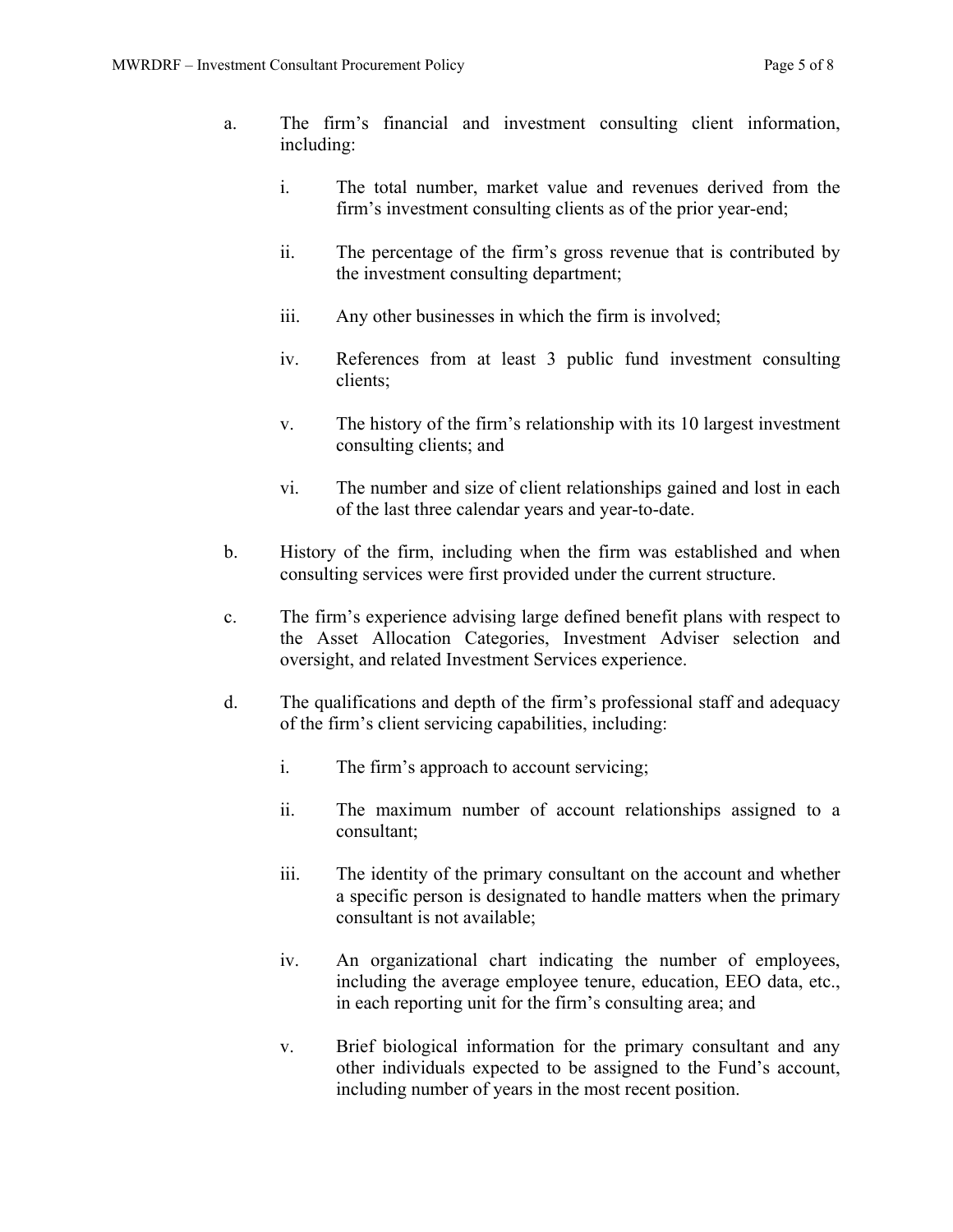- e. The firm's litigation history within the last 10 years relating to professional services rendered.
- f. The strength of the firm's internal Ethics and Conflicts of Interest Policies, including the prohibition on the receipt of any fees, compensation or commission of any kind relating to the services to be provided.
- g. The firm's process for the search and selection of Investment Advisers and Emerging Investment Advisers, including:
	- i. A description of the database(s) used to track and evaluate Investment Advisers and Emerging Investment Advisers, including: the number of Investment Advisers and Emerging Investment Advisers in the database; whether a fee must be paid to be included in the database, and if so, how much; whether the database is proprietary; whether the requirements for access are uniformly applied; and the ability of Investment Advisers to access the database;
	- ii. A specific description of the firm's policy for increasing access by and outreach to Emerging Investment Advisers;
	- iii. The process used to select Investment Advisers for specific Asset Allocation Categories; and
	- iv. How the firm coordinates AIMR performance standards.
- h. The firm's process of monitoring and evaluating the performance of Investment Advisers, including:
	- i. The indices and composites used to evaluate Investment Advisers' performance within a specific Asset Allocation Category, as well as a fund's overall investment performance;
	- ii. A description of the peer group and performance benchmarks used; and
	- iii. A description of the process for determining when to recommend termination of an Investment Adviser.
- i. The firm's value-added services to its clients, including: investment policy development; asset and liability modeling; performance evaluation; custodian search and evaluation; and fee negotiations.
- j. The firm's performance measurement systems environment.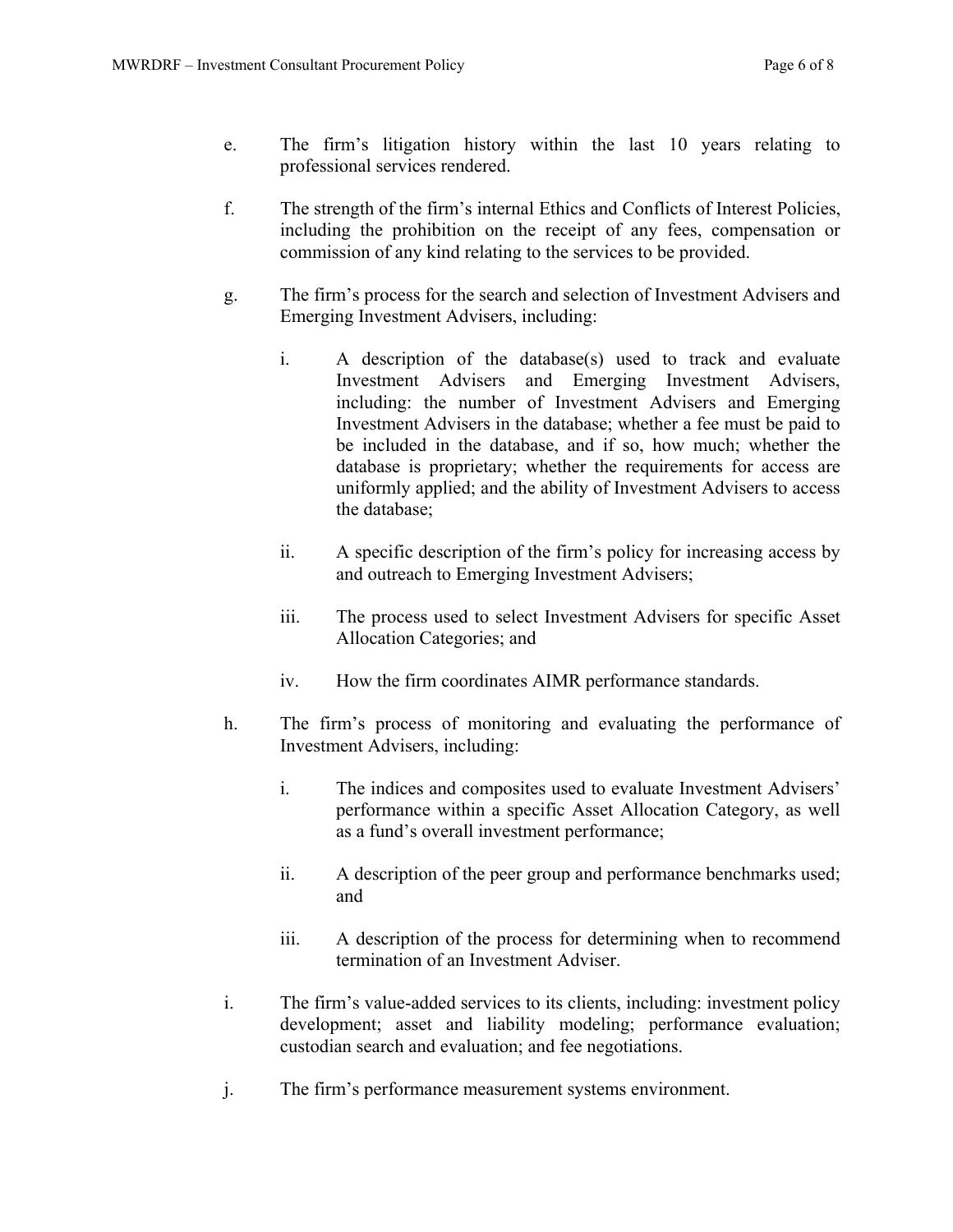- k. The reasonableness of the proposed fees, including the firm's proposed retainer and fees for each service performed.
- 5. Quiet Period. There shall be a quiet period to ensure that the process of selecting an Investment Consultant is efficient, diligent and fair.
	- a. The quiet period shall commence upon the deadline for the responses to the SIC and end when the selection has been made by the Board.
	- b. Initiation, continuation and conclusion of the quiet period shall be publicly communicated to prevent inadvertent violations. During the quiet period, contacts with Investment Consultant candidates shall be conducted only through the Executive Director.
	- c. During the quiet period, no fiduciary shall accept meals, travel, lodging, entertainment or any other good or service of value from the candidates.
	- d. All authority related to the search process shall be exercised solely by the Board as a whole, and not by individual Board members.
	- e. While the quiet period does not prevent Board approved meetings or communications with an existing Investment Consultant that is also an Investment Consultant candidate, discussion related to the pending selection should be avoided during those activities.
	- f. An Investment Consultant candidate may be disqualified from a search process for a willful material violation of this Policy.
- 6. Delivery of Responses. Responses shall be submitted to the Executive Director in accordance with the terms in the SIC.
- 7. Discussions
	- a. Notwithstanding the quiet period provided for in Section D.5 of this Policy, the Board through the Executive Director may conduct discussions with Investment Consultant candidates to:
		- i. Determine in greater detail an Investment Consultant's qualifications; and
		- ii. Negotiate the various terms of the contract, including fees.